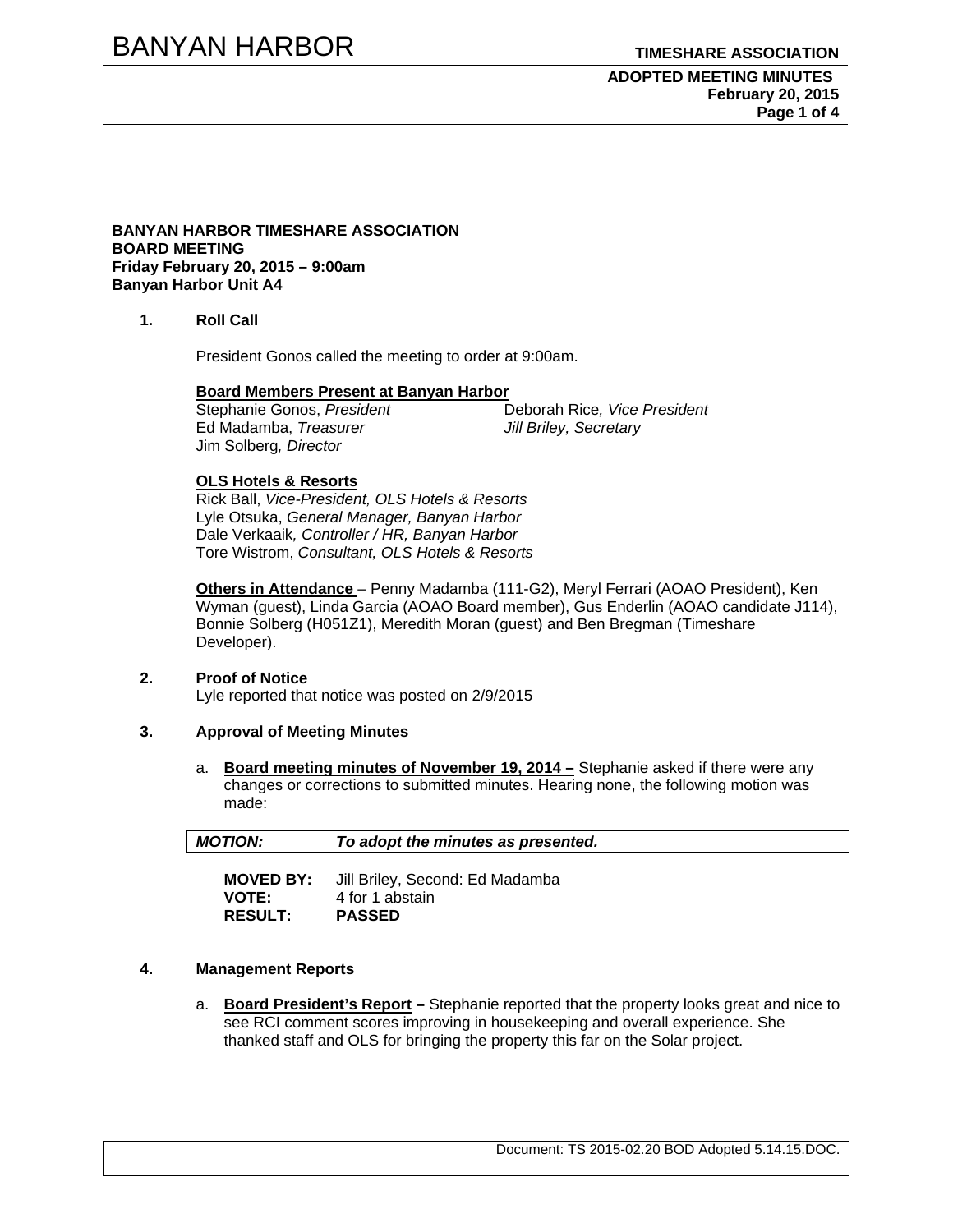b. **Manager's Report** – Lyle acknowledged our great team of Banyan Harbor associates. We currently rank at 93.7% in OLS Guest comment score  $(7<sup>th</sup>$  place) through December 2014. Lyle recapped several projects accomplished during 2014 such as the mirror sliding door replacements, duvets installation, new living room packages and the many other projects. He also touched on the Wi-Fi reliability challenges and solutions going forward. Lyle then deferred to his submitted written report.

# **5. Financial Reports**

- a. **December 2014 Financial –** Rick reviewed the financial results through December 2014. Revenues year-to-date are behind budget by \$28,403 due to the de-annexation of units D49 & D50 from timeshare, less late fee income and less amenity fee income also contributed to less revenues. Payroll, payroll taxes, health insurance favorable to budget by \$22,242, and operating expenses were also favorable to budget by \$849. Utilities were under budget by \$5,683. The staff continues to do an excellent job in managing controllable expenses. Through December 31, 2015, Net Earnings is a surplus of \$409 (\$371 favorable to budget).
- b. **Reserve Study –** Rick reviewed the reserve study highlighting 2015 projects. The new duvets were installed along with 10 unit living room furniture packages. We have also started replacing mirror closet doors. We continue to monitor capital projects as to not over-extend ourselves, but ensure we maintain the furnishings, fixtures and equipment of our units. The 20 year Reserve Study, which is reviewed by the Board quarterly continues to be a good tool to show funding for anticipated future projects.
- c. **Collection –** Rick reported and reviewed the recapped summary of outstanding maintenance fees. Year-to-date we see improvement and by reducing our timeshare inventory, we have continued to see a decrease in timeshare association (foreclosed) inventory. We have to date de-annexed units A5, D49 and D50. We anticipate deannexing 1 more unit in 2015. By de-annexing units we maintain a lower amount of Timeshare association owned foreclosure weeks, thus ensuring the financial viability of the Timeshare Association. Jim Solberg pointed out that legal expenses for foreclosure units were much lower than previous year.

# **6. Unfinished Business**

- a. **RCI Comment Cards** Overall our Banyan Harbor comments continue to be favorable for our type property and continue to improve.
- b. **Photo Voltaic Installation** Rick updated the Board on project status. Despite the delay due to KIUC permit demands, we have now converted ½ of our units to solar. Buildings E & F are delayed due to replacement of needed transformers. Sewer / pool ground mount solar system is currently delayed in customs. Adon Solar is looking for another ground mount system locally. Project currently delayed until a replacement can be found.
- c. **Wi-Fi update –**Rick updated the Timeshare Board of the last AOAO Board meeting decision, to move from the current Wi-Fi system, to having each owner decide if they wish to pursue their own individual system at their own cost. Therefore Timeshare will need to purchase Wi-Fi cable service from Oceanic Cable effective May 1, 2015. Staff has negotiated a set rate option for the Timeshare association and installation will commence in May 2015. Timeshare costs will be paid through the Timeshare association entity.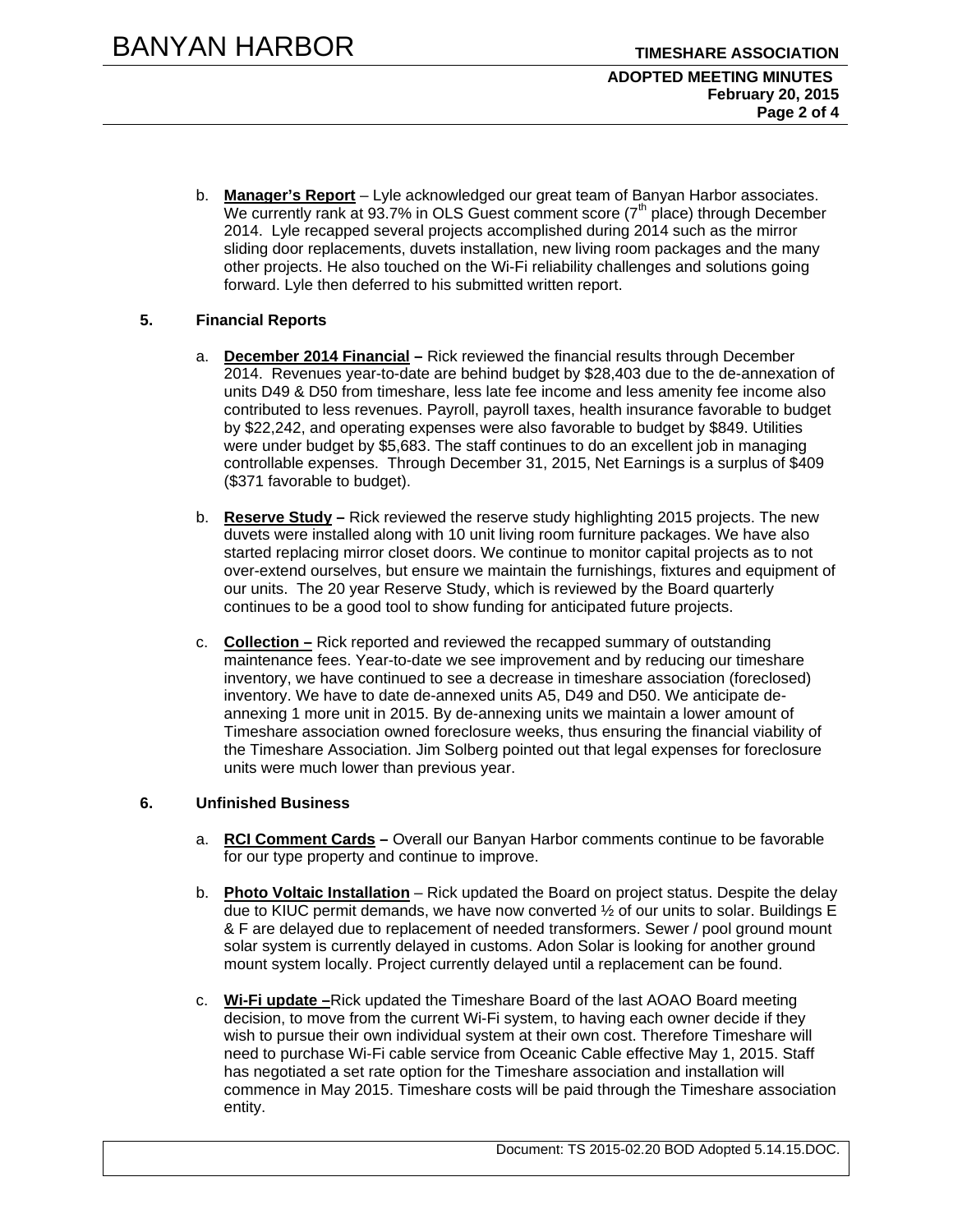- d. **De-annexation and timeshare sales** Ben recapped sales for January which totaled 5 and projects 50 weeks will be sold by the end of 2015. Timeshare Industry as a whole is going through a rough time. De-annexation of unit 51 is in process and Ben anticipates to be completed in either June or July 2015.
- e. **Annual Unit Inspection** Tore reported inspections completed with he and Lyle. We are now in process of compiling replacement orders and analyzing costs and available funds as per capital reserves budgeted.
- f. **Other –** Deborah received several owner calls requesting a return address, fax number and email be added to the ballot. Lyle updated the Board that this unfortunately was deleted on this past year's ballots but has been corrected for next year's ballots. President Gonos asked if there was any further old business and hearing none moved on to new business.

#### **7. New Business**

- a. **Annual meeting agenda**  Rick reviewed the annual meeting handout for tomorrow's annual owners meeting. Lyle asked everyone to note how Banyan Harbor maintenance fees compare to other Kauai timeshare properties on page 10.
- b. **Meeting dates 2015 and 2016** Calendar in Board packets. Some discussion ensued. President Gonos asked if there was any further discussion and hearing none, the following motion was made:

**MOVED BY**: Jill Briley, Second: Debby Coburn-Rice **VOTE:** Unanimous **RESULT:** 

c. **Other new business** – AOAO President Meryl Ferrari thanked the Timeshare Board for working with and being supportive to the AOAO needs and concerns during her term, which ends with tomorrows AOAO Annual meeting. Deborah Rice asked for an update on Coco palms property. Lyle/ Tore updated the Board. Stephanie asked if there was any further new business. Hearing none the Chair entertained the following motion.

*MOTION: To move into Executive Session for personnel matters (10:08 am)* 

**MOVED BY:** Jill Briley, Second: Deborah Rice **VOTE:** Unanimous **RESULT: PASSED** 

Board reconvened Into Regular Session at 10:25 am.

The Board reported that they approved the OLS Management contract for another three (3) years with the same terms.

**8. Adjournment-** The following motion to adjourn was made:

*MOTION: To Adjourn meeting at 10:26 am* 

**MOVED BY:** Jim Solberg, Second, Ed Madamba

Document: TS 2015-02.20 BOD Adopted 5.14.15.DOC.